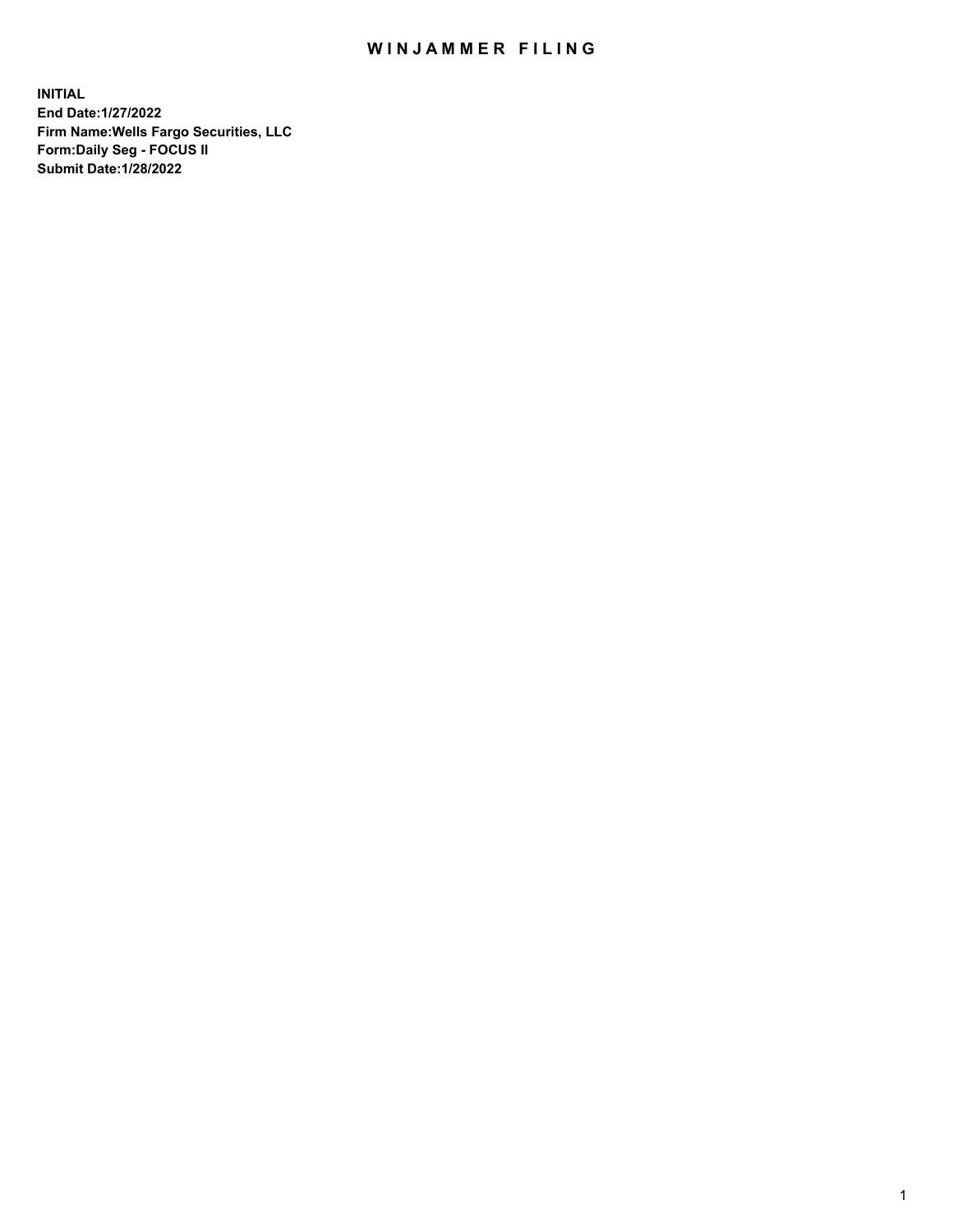**INITIAL End Date:1/27/2022 Firm Name:Wells Fargo Securities, LLC Form:Daily Seg - FOCUS II Submit Date:1/28/2022 Daily Segregation - Cover Page**

| Name of Company                                                                                                                                                                                                                                                                                                                | <b>Wells Fargo Securities LLC</b>                          |
|--------------------------------------------------------------------------------------------------------------------------------------------------------------------------------------------------------------------------------------------------------------------------------------------------------------------------------|------------------------------------------------------------|
| <b>Contact Name</b>                                                                                                                                                                                                                                                                                                            | <b>James Gnall</b>                                         |
| <b>Contact Phone Number</b>                                                                                                                                                                                                                                                                                                    | 917-699-6822                                               |
| <b>Contact Email Address</b>                                                                                                                                                                                                                                                                                                   | james.w.gnall@wellsfargo.com                               |
| FCM's Customer Segregated Funds Residual Interest Target (choose one):<br>a. Minimum dollar amount: ; or<br>b. Minimum percentage of customer segregated funds required:% ; or<br>c. Dollar amount range between: and; or<br>d. Percentage range of customer segregated funds required between:% and%.                         | 115,000,000<br><u>0</u><br>0 <sub>0</sub><br>00            |
| FCM's Customer Secured Amount Funds Residual Interest Target (choose one):<br>a. Minimum dollar amount: ; or<br>b. Minimum percentage of customer secured funds required:%; or<br>c. Dollar amount range between: and; or<br>d. Percentage range of customer secured funds required between:% and%.                            | 30,000,000<br><u>0</u><br>0 <sub>0</sub><br>0 <sub>0</sub> |
| FCM's Cleared Swaps Customer Collateral Residual Interest Target (choose one):<br>a. Minimum dollar amount: ; or<br>b. Minimum percentage of cleared swaps customer collateral required:% ; or<br>c. Dollar amount range between: and; or<br>d. Percentage range of cleared swaps customer collateral required between:% and%. | 340,000,000<br><u>0</u><br>00<br>00                        |

Attach supporting documents CH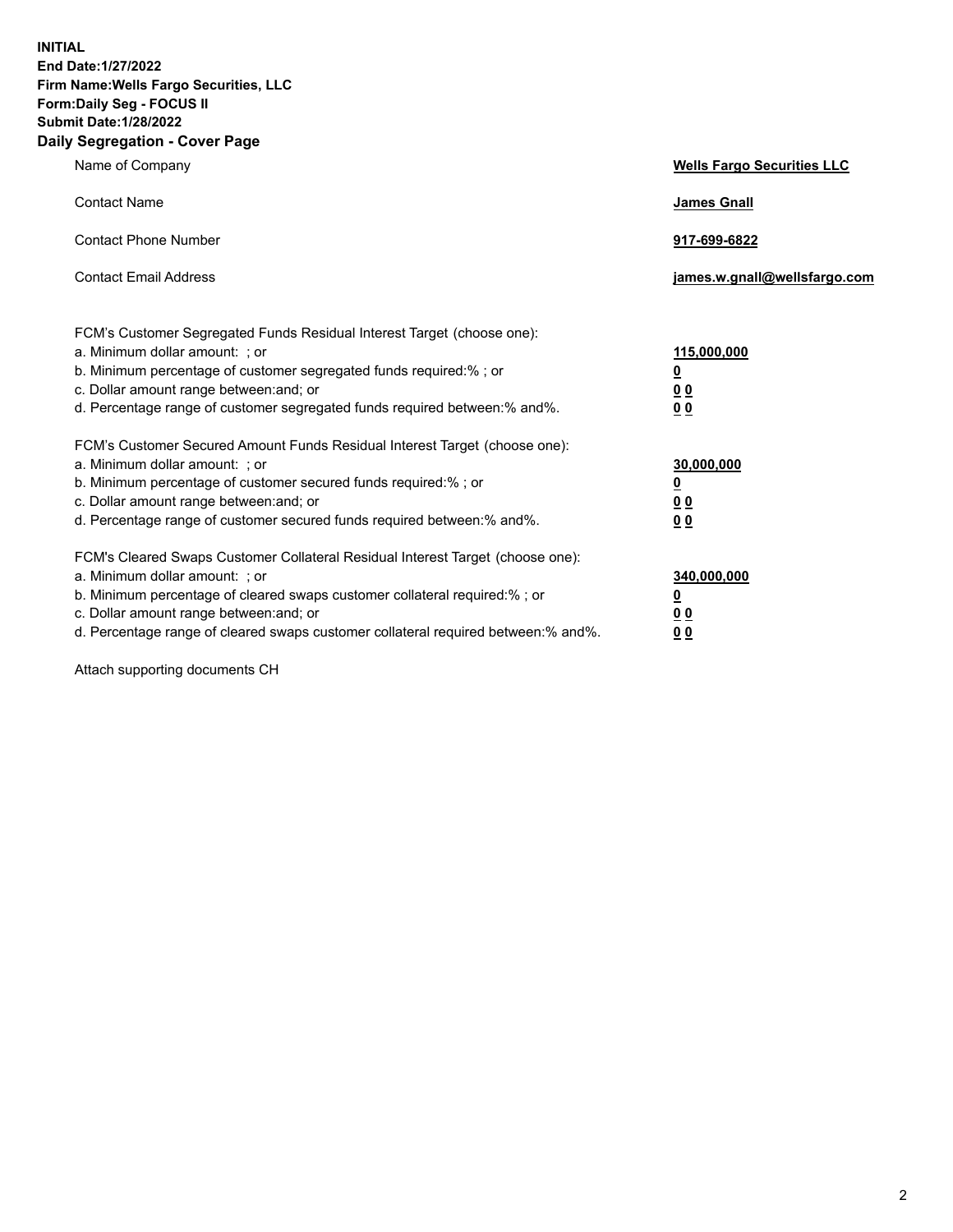**INITIAL End Date:1/27/2022 Firm Name:Wells Fargo Securities, LLC Form:Daily Seg - FOCUS II Submit Date:1/28/2022 Daily Segregation - Secured Amounts**

|     | Foreign Futures and Foreign Options Secured Amounts                                         |                                               |
|-----|---------------------------------------------------------------------------------------------|-----------------------------------------------|
|     | Amount required to be set aside pursuant to law, rule or regulation of a foreign            | $0$ [7305]                                    |
|     | government or a rule of a self-regulatory organization authorized thereunder                |                                               |
| 1.  | Net ledger balance - Foreign Futures and Foreign Option Trading - All Customers             |                                               |
|     | A. Cash                                                                                     | 307,350,345 [7315]                            |
|     | B. Securities (at market)                                                                   | 186,392,885 [7317]                            |
| 2.  | Net unrealized profit (loss) in open futures contracts traded on a foreign board of trade   | 29,580,855 [7325]                             |
| 3.  | Exchange traded options                                                                     |                                               |
|     | a. Market value of open option contracts purchased on a foreign board of trade              | 3,175 [7335]                                  |
|     | b. Market value of open contracts granted (sold) on a foreign board of trade                | $-1,214$ [7337]                               |
| 4.  | Net equity (deficit) (add lines 1. 2. and 3.)                                               | 523,326,046 [7345]                            |
| 5.  | Account liquidating to a deficit and account with a debit balances - gross amount           | 23,556 [7351]                                 |
|     | Less: amount offset by customer owned securities                                            | -8,468 [7352] 15,088 [7354]                   |
| 6.  | Amount required to be set aside as the secured amount - Net Liquidating Equity              | 523,341,134 [7355]                            |
|     | Method (add lines 4 and 5)                                                                  |                                               |
| 7.  | Greater of amount required to be set aside pursuant to foreign jurisdiction (above) or line | 523,341,134 [7360]                            |
|     | 6.                                                                                          |                                               |
|     | FUNDS DEPOSITED IN SEPARATE REGULATION 30.7 ACCOUNTS                                        |                                               |
| 1.  | Cash in banks                                                                               |                                               |
|     | A. Banks located in the United States                                                       | 152,705,770 [7500]                            |
|     | B. Other banks qualified under Regulation 30.7                                              | 42,690,351 [7520] 195,396,121                 |
|     |                                                                                             | [7530]                                        |
| 2.  | Securities                                                                                  |                                               |
|     | A. In safekeeping with banks located in the United States                                   | 145,599,938 [7540]                            |
|     | B. In safekeeping with other banks qualified under Regulation 30.7                          | 0 [7560] 145,599,938 [7570]                   |
| 3.  | Equities with registered futures commission merchants                                       |                                               |
|     | A. Cash                                                                                     | 14,031,184 [7580]                             |
|     | <b>B.</b> Securities                                                                        | 50,795,987 [7590]                             |
|     | C. Unrealized gain (loss) on open futures contracts                                         | 26,072,203 [7600]                             |
|     | D. Value of long option contracts                                                           | 3,175 [7610]                                  |
|     | E. Value of short option contracts                                                          | <u>-1,214</u> [7615] <b>90,901,335</b> [7620] |
| 4.  | Amounts held by clearing organizations of foreign boards of trade                           |                                               |
|     | A. Cash                                                                                     | $0$ [7640]                                    |
|     | <b>B.</b> Securities                                                                        | $0$ [7650]                                    |
|     | C. Amount due to (from) clearing organization - daily variation                             | $0$ [7660]                                    |
|     | D. Value of long option contracts                                                           | $0$ [7670]                                    |
|     | E. Value of short option contracts                                                          | 0 [7675] 0 [7680]                             |
| 5.  | Amounts held by members of foreign boards of trade                                          |                                               |
|     | A. Cash                                                                                     | 27,061,042 [7700]                             |
|     | <b>B.</b> Securities                                                                        | 180,106,792 [7710]                            |
|     | C. Unrealized gain (loss) on open futures contracts                                         | $-6,698,690$ [7720]                           |
|     | D. Value of long option contracts                                                           | $0$ [7730]                                    |
|     | E. Value of short option contracts                                                          | 0 [7735] 200,469,144 [7740]                   |
| 6.  | Amounts with other depositories designated by a foreign board of trade                      | 0 [7760]                                      |
| 7.  | Segregated funds on hand                                                                    | $0$ [7765]                                    |
| 8.  | Total funds in separate section 30.7 accounts                                               | 632,366,538 [7770]                            |
| 9.  | Excess (deficiency) Set Aside for Secured Amount (subtract line 7 Secured Statement         | 109,025,404 [7380]                            |
|     | Page 1 from Line 8)                                                                         |                                               |
| 10. | Management Target Amount for Excess funds in separate section 30.7 accounts                 | 30,000,000 [7780]                             |

11. Excess (deficiency) funds in separate 30.7 accounts over (under) Management Target **79,025,404** [7785]

3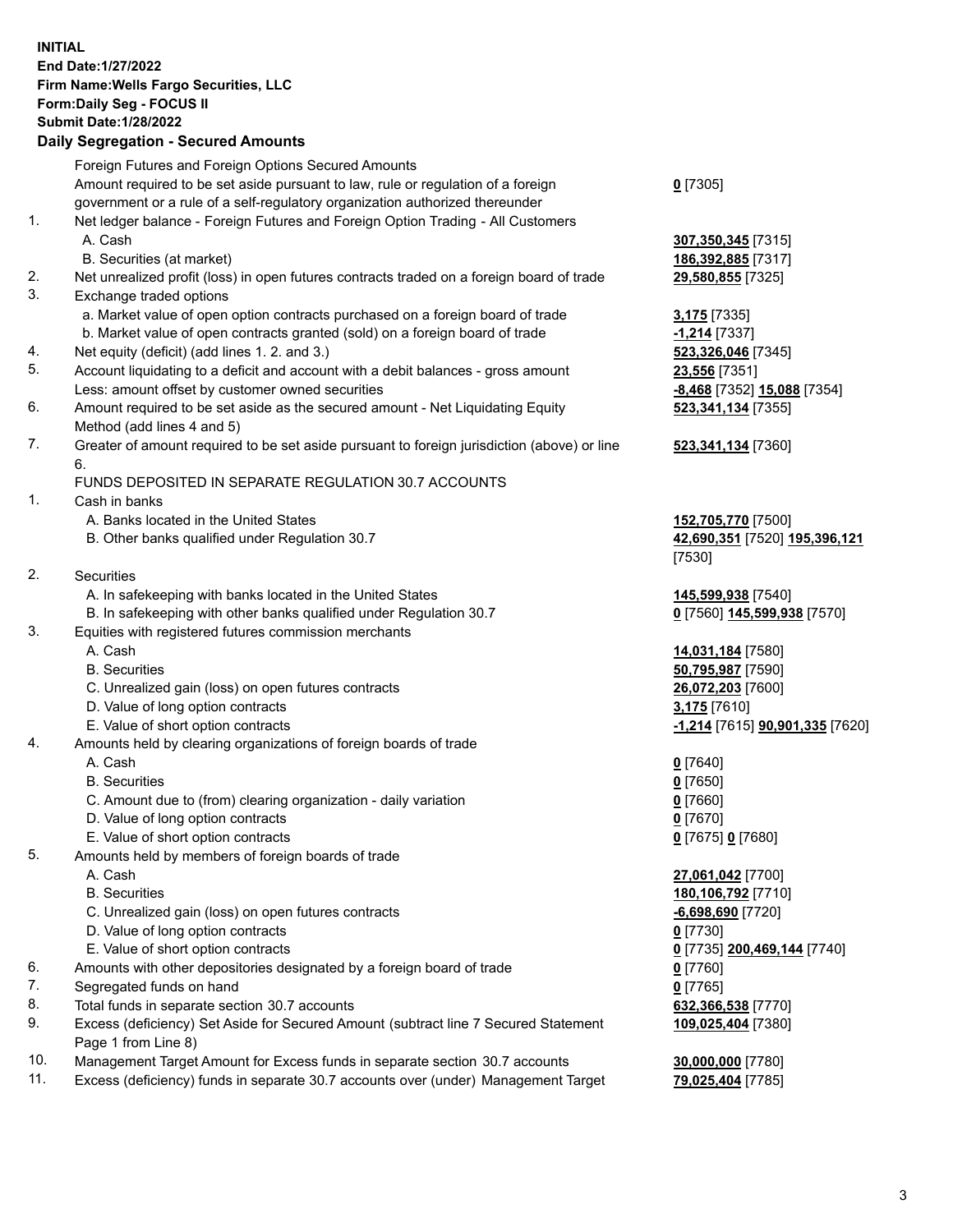**INITIAL End Date:1/27/2022 Firm Name:Wells Fargo Securities, LLC Form:Daily Seg - FOCUS II Submit Date:1/28/2022 Daily Segregation - Segregation Statement** SEGREGATION REQUIREMENTS(Section 4d(2) of the CEAct) 1. Net ledger balance A. Cash **2,856,397,679** [7010] B. Securities (at market) **1,966,731,949** [7020] 2. Net unrealized profit (loss) in open futures contracts traded on a contract market **413,774,051** [7030] 3. Exchange traded options A. Add market value of open option contracts purchased on a contract market **1,406,296,683** [7032] B. Deduct market value of open option contracts granted (sold) on a contract market **-1,334,515,119** [7033] 4. Net equity (deficit) (add lines 1, 2 and 3) **5,308,685,243** [7040] 5. Accounts liquidating to a deficit and accounts with debit balances - gross amount **92,985,933** [7045] Less: amount offset by customer securities **-92,187,300** [7047] **798,633** [7050] 6. Amount required to be segregated (add lines 4 and 5) **5,309,483,876** [7060] FUNDS IN SEGREGATED ACCOUNTS 7. Deposited in segregated funds bank accounts A. Cash **348,921,826** [7070] B. Securities representing investments of customers' funds (at market) **635,276,029** [7080] C. Securities held for particular customers or option customers in lieu of cash (at market) **127,229,325** [7090] 8. Margins on deposit with derivatives clearing organizations of contract markets A. Cash **2,726,312,788** [7100] B. Securities representing investments of customers' funds (at market) **124,453,210** [7110] C. Securities held for particular customers or option customers in lieu of cash (at market) **1,839,502,624** [7120] 9. Net settlement from (to) derivatives clearing organizations of contract markets **86,955,726** [7130] 10. Exchange traded options A. Value of open long option contracts **1,406,296,683** [7132] B. Value of open short option contracts **-1,334,515,119** [7133] 11. Net equities with other FCMs A. Net liquidating equity **0** [7140] B. Securities representing investments of customers' funds (at market) **0** [7160] C. Securities held for particular customers or option customers in lieu of cash (at market) **0** [7170] 12. Segregated funds on hand **0** [7150] 13. Total amount in segregation (add lines 7 through 12) **5,960,433,092** [7180] 14. Excess (deficiency) funds in segregation (subtract line 6 from line 13) **650,949,216** [7190] 15. Management Target Amount for Excess funds in segregation **115,000,000** [7194] 16. Excess (deficiency) funds in segregation over (under) Management Target Amount Excess **535,949,216** [7198]